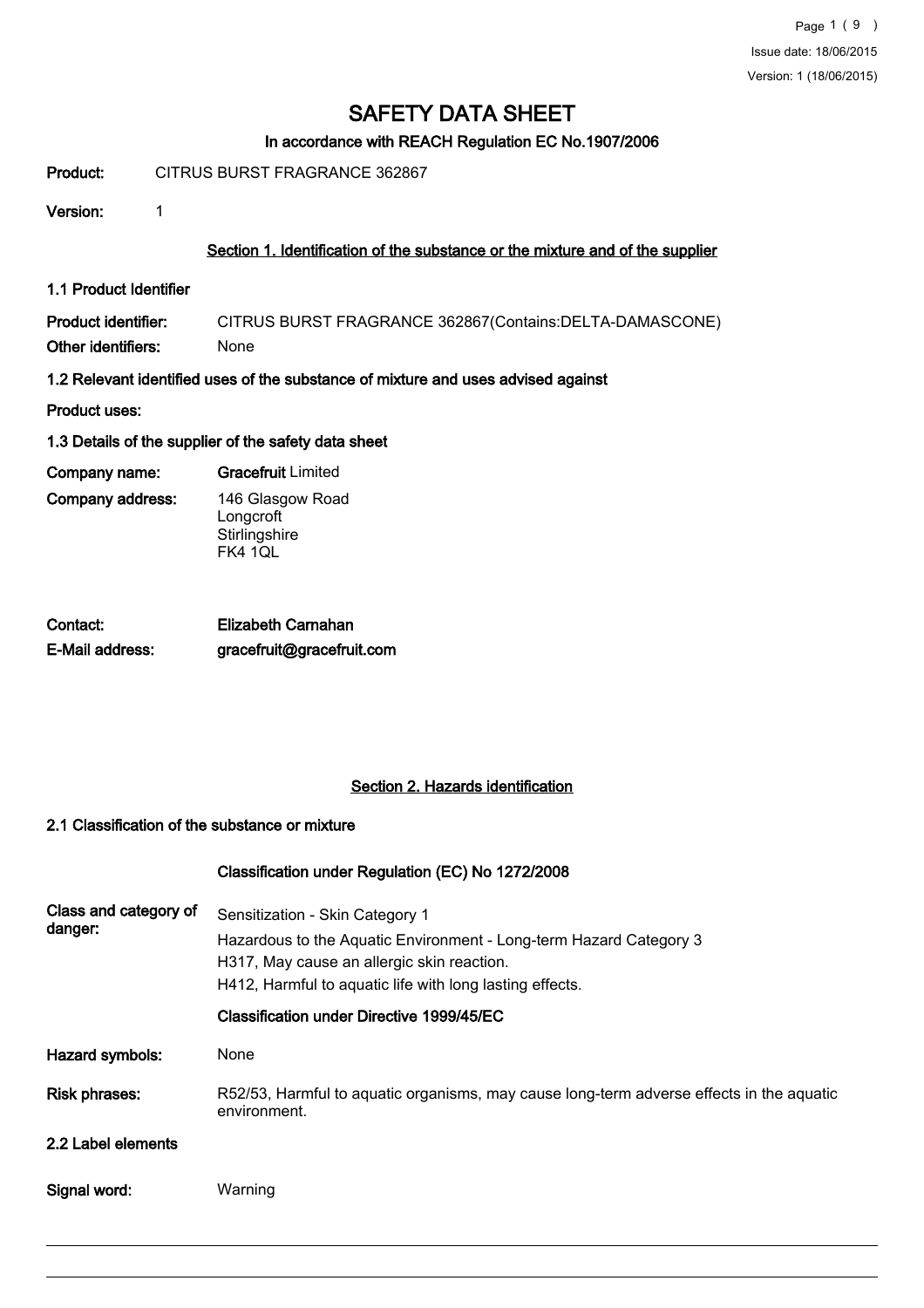# In accordance with REACH Regulation EC No.1907/2006

| Product:                     | CITRUS BURST FRAGRANCE 362867 |                                                                                                                                                                                                                                                                                                                                                                                                                                                                                                                                          |  |  |  |
|------------------------------|-------------------------------|------------------------------------------------------------------------------------------------------------------------------------------------------------------------------------------------------------------------------------------------------------------------------------------------------------------------------------------------------------------------------------------------------------------------------------------------------------------------------------------------------------------------------------------|--|--|--|
| Version:                     | 1                             |                                                                                                                                                                                                                                                                                                                                                                                                                                                                                                                                          |  |  |  |
| <b>Hazard statements:</b>    |                               | H317, May cause an allergic skin reaction.<br>H412, Harmful to aquatic life with long lasting effects.                                                                                                                                                                                                                                                                                                                                                                                                                                   |  |  |  |
| Supplemental<br>Information: |                               | EUH208, Contains ROSE KETONE-4. May produce an allergic reaction.                                                                                                                                                                                                                                                                                                                                                                                                                                                                        |  |  |  |
| Precautionary<br>statements: |                               | P261, Avoid breathing vapour or dust.<br>P272, Contaminated work clothing should not be allowed out of the workplace.<br>P273, Avoid release to the environment.<br>P280, Wear protective gloves/eye protection/face protection.<br>P302/352, IF ON SKIN: Wash with plenty of soap and water.<br>P333/313, If skin irritation or rash occurs: Get medical advice/attention.<br>P363, Wash contaminated clothing before reuse.<br>P501, Dispose of contents/container to approved disposal site, in accordance with local<br>regulations. |  |  |  |
| Pictograms:                  |                               |                                                                                                                                                                                                                                                                                                                                                                                                                                                                                                                                          |  |  |  |
| Other hazards:               |                               | None                                                                                                                                                                                                                                                                                                                                                                                                                                                                                                                                     |  |  |  |
|                              |                               | Section 3. Composition / information on ingredients                                                                                                                                                                                                                                                                                                                                                                                                                                                                                      |  |  |  |

#### 3.2 Mixtures

# Contains:

| Name | CAS |  | <b>REACH Registration</b><br>No. | % | Classification for (DSD) Classification for (CLP)<br>67/548/EEC | 1272/2008 |
|------|-----|--|----------------------------------|---|-----------------------------------------------------------------|-----------|
|------|-----|--|----------------------------------|---|-----------------------------------------------------------------|-----------|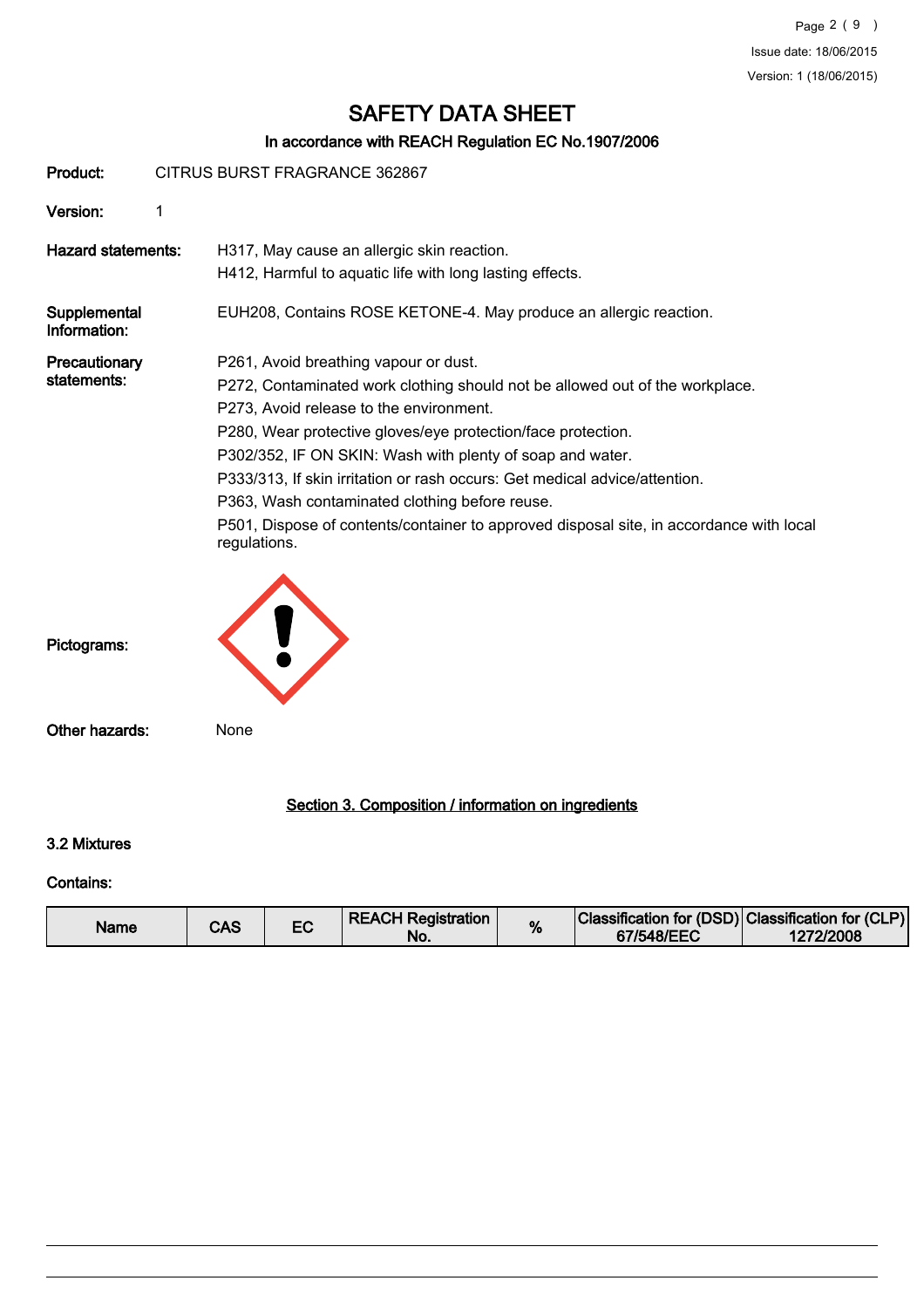Page 3 ( 9 ) Issue date: 18/06/2015 Version: 1 (18/06/2015)

# SAFETY DATA SHEET

# In accordance with REACH Regulation EC No.1907/2006

Product: CITRUS BURST FRAGRANCE 362867

#### Version: 1

| <b>DECANAL</b>                                                      | $112 - 31 - 2$                 | 203-957-4               |                                       | $3 - 5%$    | N; R51/53                     | EDI 2-EH C3:H319-H412,-                                          |
|---------------------------------------------------------------------|--------------------------------|-------------------------|---------------------------------------|-------------|-------------------------------|------------------------------------------------------------------|
| PHENYLISOHEXANO                                                     | 55066-48-3                     | 259-461-3               |                                       | $3 - 5%$    | Xn; R22-R48/22                | ATO 4-STO-RE 2:H302-<br>H373 -                                   |
| ETHYL LINALOOL                                                      | 10339-55-6                     | 233-732-6               | 01-2119969272-32                      | $3 - 5%$    | Xi ; R38                      | SCI 2-EDI 2;H315-H319,-                                          |
| <b>LINALYL ACETATE</b>                                              | 115-95-7                       | 204-116-4               | 01-2119454789-19                      | $1 - 3%$    | Xi : R38                      | SCI 2-EDI 2:H315-H319,-                                          |
| $2,4,4,7-$<br>TETRAMETHYL-6-<br>OCTEN-3-ONE                         | 74338-72-0                     | 422-520-0               |                                       | $1 - 3%$    | Xi-N ; R38-R51/53             | SCI 2-EH C2:H315-H411,-                                          |
| 2,4,6-TRIMETHYL-4-<br>PHENYL-1,3-<br><b>DIOXANE</b>                 | 5182-36-5                      | 225-963-6               |                                       | $1 - 3%$    | Xn: R22-R52/53                | ATO 4-EH C3:H302-H412,-                                          |
| <b>GAMMA</b><br><b>UNDECALACTONE</b>                                | 104-67-6                       | 203-225-4               |                                       | $1 - 3%$    | N: R51/53                     | EH C3:H412,-                                                     |
| DIMETHYL-4-<br><b>ISOHEPTENAL</b><br><b>DIMETHYL ACETAL</b>         | 67674-46-8                     | 266-885-2               |                                       | $1 - 3%$    | Xi: R38-R52/53                | SCI 2-EDI 2-EH C3;H315-<br>H319-H412,-                           |
| $2 -$<br>CYCLOHEXYLIDENE-<br>$2 -$<br><b>PHENYLACETONITRI</b><br>LE | 10461-98-0                     | 423-740-1               | 01-0000017023-83                      | $1 - 3%$    | Xn-N ; R22-R51/53             | ATO 4-EH C2;H302-H411,-                                          |
| 2-ETHOXY<br>NAPHTHALENE                                             | $93 - 18 - 5$                  | 202-226-7               |                                       | $0.1 - 1\%$ | Xi-N ; R38-R51/53             | SCI 2-EDI 2-EH C2:H315-<br>H319-H411 .-                          |
| DELTA-DAMASCONE                                                     | 57378-68-4                     | 260-709-8               |                                       | $0.1 - 1\%$ | Xn-N : R22-R38-R43-<br>R50/53 | ATO 4-SCI 2-SS 1A-EH<br>A1-EH C1:H302-H315-<br>H317-H410,-       |
| <b>ISOHEXENYL</b><br><b>CYCLOPENTENYL</b><br>CARBALDEHYDE           | 37677-14-<br>8, 52475-<br>89-5 | 253-617-4,<br>257-943-8 |                                       | $0.1 - 1\%$ | N: R51/53                     | EH C2:H411,-                                                     |
| <b>ALLYL CAPROATE</b>                                               | 123-68-2                       | 204-642-4               |                                       | $0.1 - 1\%$ | T-N: R23-R21/22-R50/53        | ATO 3-ATD 3-ATI 3-EH A1-<br>EH C3;H301-H311-H331-<br>H400-H412,- |
| <b>BETA-IONONE</b>                                                  | 14901-07-6                     | 238-969-9               |                                       | $0.1 - 1\%$ | N: R51/53                     | EH C2;H411,-                                                     |
| <b>ISOPROPYLPHENYL</b><br><b>BUTANAL</b>                            | 125109-85-<br>5                | 412-050-4               | 01-0000015936-60                      | $0.1 - 1\%$ | N: R51/53                     | EH C2;H411,-                                                     |
| <b>NONANAL</b>                                                      | 124-19-6                       | 204-688-5               |                                       | $0.1 - 1\%$ | Xi-N ; R38-R51/53             | EH C3;H412,-                                                     |
| <b>OCTANAL</b>                                                      | 124-13-0                       | 204-683-8               |                                       | $0.1 - 1\%$ | Xi-N ; R10-R36/38-R51/53      | FL 3-SCI 2-EDI 2-EH C2;<br>H226-H315-H319-H411,-                 |
| <b>UNDECANAL</b>                                                    | 112-44-7                       | 203-972-6               |                                       | $0.1 - 1\%$ | Xi-N ; R38-R51/53             | SCI 2; H315,-                                                    |
| <b>ROSE KETONE-4</b><br>Oritota a a a cultivo da accesso in item    | 23696-85-7                     | 245-833-2<br>د است      | <b>Basilia</b><br>والمراقب والمتعارفة | $< 0.1\%$   | Xi-N ; R43-R51/53             | SS 1A-EH C2:H317-H411,-                                          |

Substances with Community workplace exposure limits, not listed above:

| Name                              | CAS      | ⊏∩<br>cu  | %           |
|-----------------------------------|----------|-----------|-------------|
| BHT (BUTYLATED<br>HYDROXYTOLUENE) | 128-37-0 | 204-881-4 | $< 0.001\%$ |

Substances that are persistent, bioaccumulative and toxic or very persistent and very bioaccumulative, greater than 0.1%:

Not Applicable

# Section 4. First-aid measures

# 4.1 Description of first aid measures

IF ON SKIN: Wash with plenty of soap and water.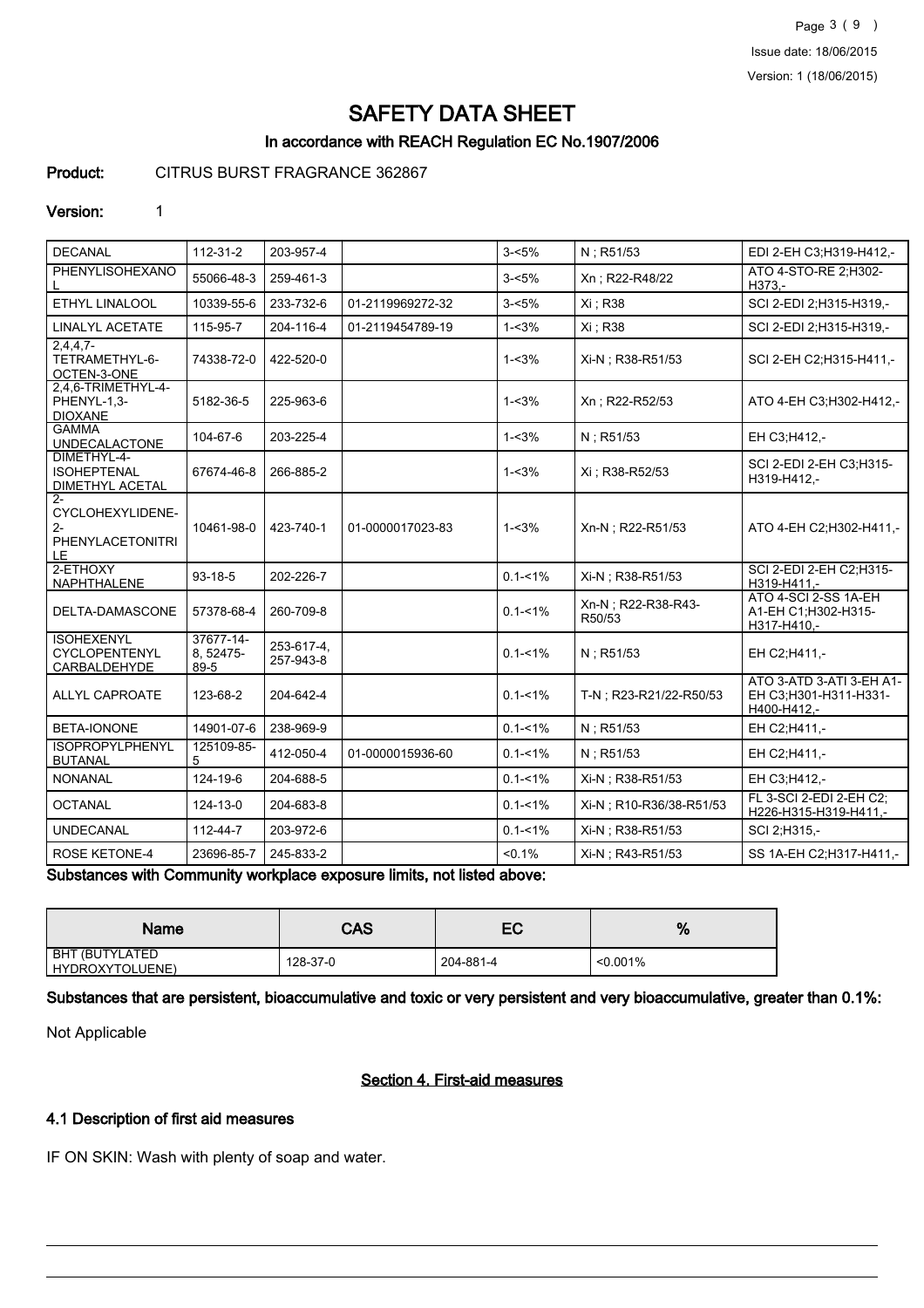Page 4 ( 9 ) Issue date: 18/06/2015 Version: 1 (18/06/2015)

# SAFETY DATA SHEET

# In accordance with REACH Regulation EC No.1907/2006

Product: CITRUS BURST FRAGRANCE 362867

Version: 1

4.2 Most important symptoms and effects, both acute and delayed

May cause an allergic skin reaction.

# 4.3 Indication of any immediate medical attention and special treatment needed

None expected, see Section 4.1 for further information.

# SECTION 5: Firefighting measures

# 5.1 Extinguishing media

Suitable media: Carbon dioxide, Dry chemical, Foam.

# 5.2 Special hazards arising from the substance or mixture

In case of fire, may be liberated: Carbon monoxide, Unidentified organic compounds.

# 5.3 Advice for fire fighters:

In case of insufficient ventilation, wear suitable respiratory equipment.

#### Section 6. Accidental release measures

#### 6.1 Personal precautions, protective equipment and emergency procedures:

Avoid inhalation. Avoid contact with skin and eyes. See protective measures under Section 7 and 8.

# 6.2 Environmental precautions:

Keep away from drains, surface and ground water, and soil.

# 6.3 Methods and material for containment and cleaning up:

Remove ignition sources. Provide adequate ventilation. Avoid excessive inhalation of vapours. Contain spillage immediately by use of sand or inert powder. Dispose of according to local regulations.

### 6.4 Reference to other sections:

Also refer to sections 8 and 13.

# Section 7. Handling and storage

# 7.1 Precautions for safe handling:

Keep away from heat, sparks, open flames and hot surfaces. - No smoking. Use personal protective equipment as required. Use in accordance with good manufacturing and industrial hygiene practices. Use in areas with adequate ventilation Do not eat, drink or smoke when using this product.

# 7.2 Conditions for safe storage, including any incompatibilities:

Store in a well-ventilated place. Keep container tightly closed. Keep cool. Ground/bond container and receiving equipment. Use explosion-proof electrical, ventilating and lighting equipment. Use only non-sparking tools. Take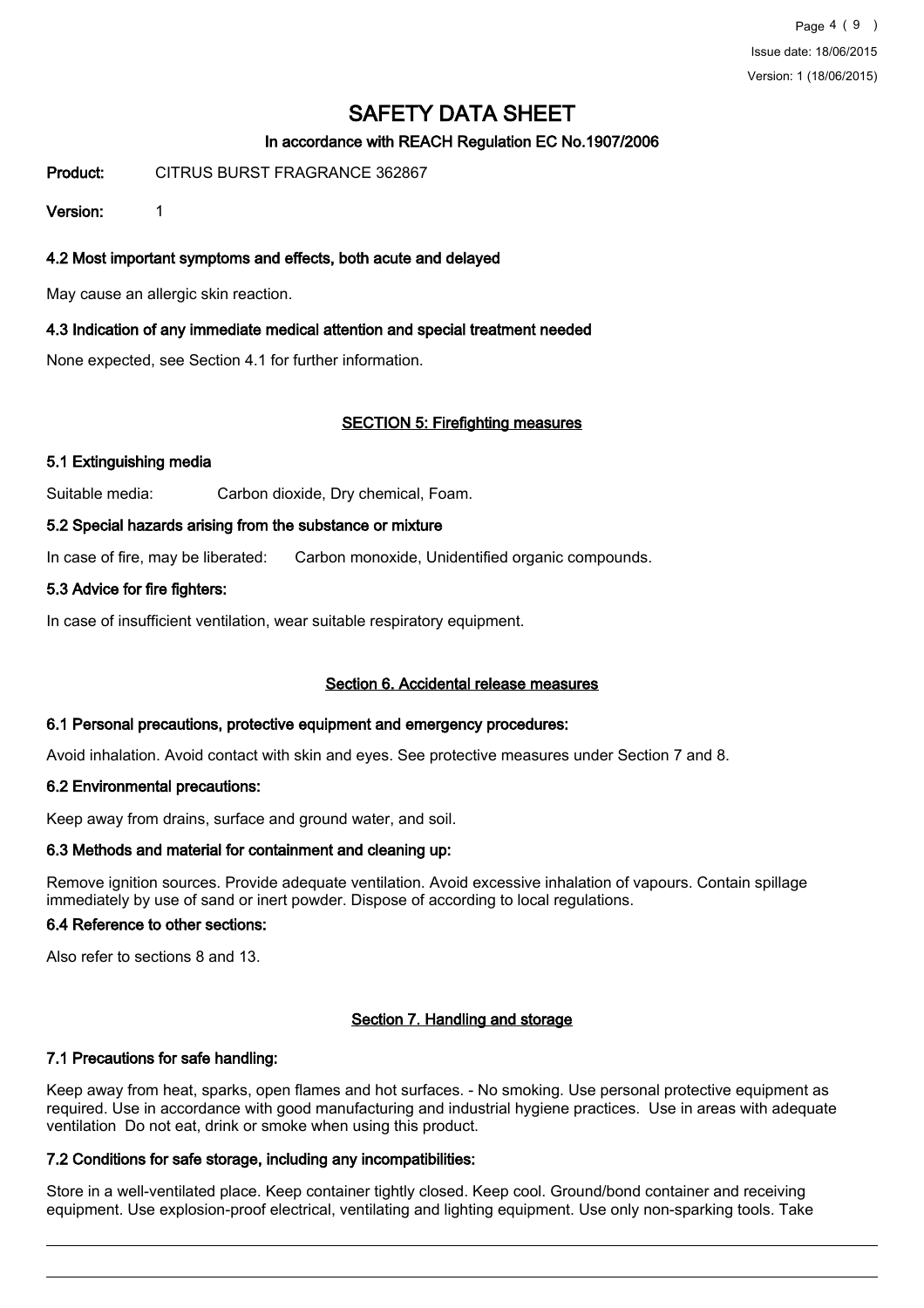# In accordance with REACH Regulation EC No.1907/2006

Product: CITRUS BURST FRAGRANCE 362867

Version: 1

precautionary measures against static discharge.

# 7.3 Specific end use(s):

Use in accordance with good manufacturing and industrial hygiene practices.

# Section 8. Exposure controls/personal protection

#### 8.1 Control parameters

# Workplace exposure limits:

| Ingredient             | <b>CAS</b> | <b>EC</b> | <b>Description</b>                                         | ppm | mg/m <sup>3</sup> | Reference           |
|------------------------|------------|-----------|------------------------------------------------------------|-----|-------------------|---------------------|
| <b>BHT (BUTYLATED)</b> | 128-37-0   | 204-881-  | Long-term exposure limit (8-hour<br>TWA reference period)  |     | 10                | UK EH40 Oct<br>2007 |
| HYDROXYTOLUENE)        |            |           | Short-term exposure limit (15-<br>minute reference period) |     |                   | UK EH40 Oct<br>2007 |

# 8.2 Exposure Controls

# Eye / Skin Protection

Wear protective gloves/eye protection/face protection

### Respiratory Protection

Ensure adequate and ongoing ventilation is maintained in order to prevent build up of excessive vapour and to ensure occupational exposure limits are adhered to. If appropriate, and depending on your patterns and volumes of use, the following engineering controls may be required as additional protective measures: a) Isolate mixing rooms and other areas where this material is used or openly handled. Maintain these areas under negative air pressure relative to the rest of the plant. b) Employ the use of Personal protective equipment - an approved, properly fitted respirator with organic vapour cartridges or canisters and particulate filters. c) Use local exhaust ventilation around open tanks and other open sources of potential exposures in order to avoid excessive inhalation, including places where this material is openly weighed or measured. In addition, use general dilution ventilation of the work area to eliminate or reduce possible worker exposures. d) Use closed systems for transferring and processing this material.

Also refer to Sections 2 and 7.

#### Section 9. Physical and chemical properties

# 9.1 Information on basic physical and chemical properties

| Appearance:                    | Clear colourless to pale yellow liquid |
|--------------------------------|----------------------------------------|
| Odour:                         | Not determined                         |
| pH:                            | Not determined                         |
| Initial boiling point / range: | Not determined                         |
| Flash point:                   | 100 °C                                 |
| Vapour pressure:               | Not determined                         |
| <b>Relative density:</b>       | $0.9870 - 0.9910$                      |
| Solubility(ies):               | Not determined                         |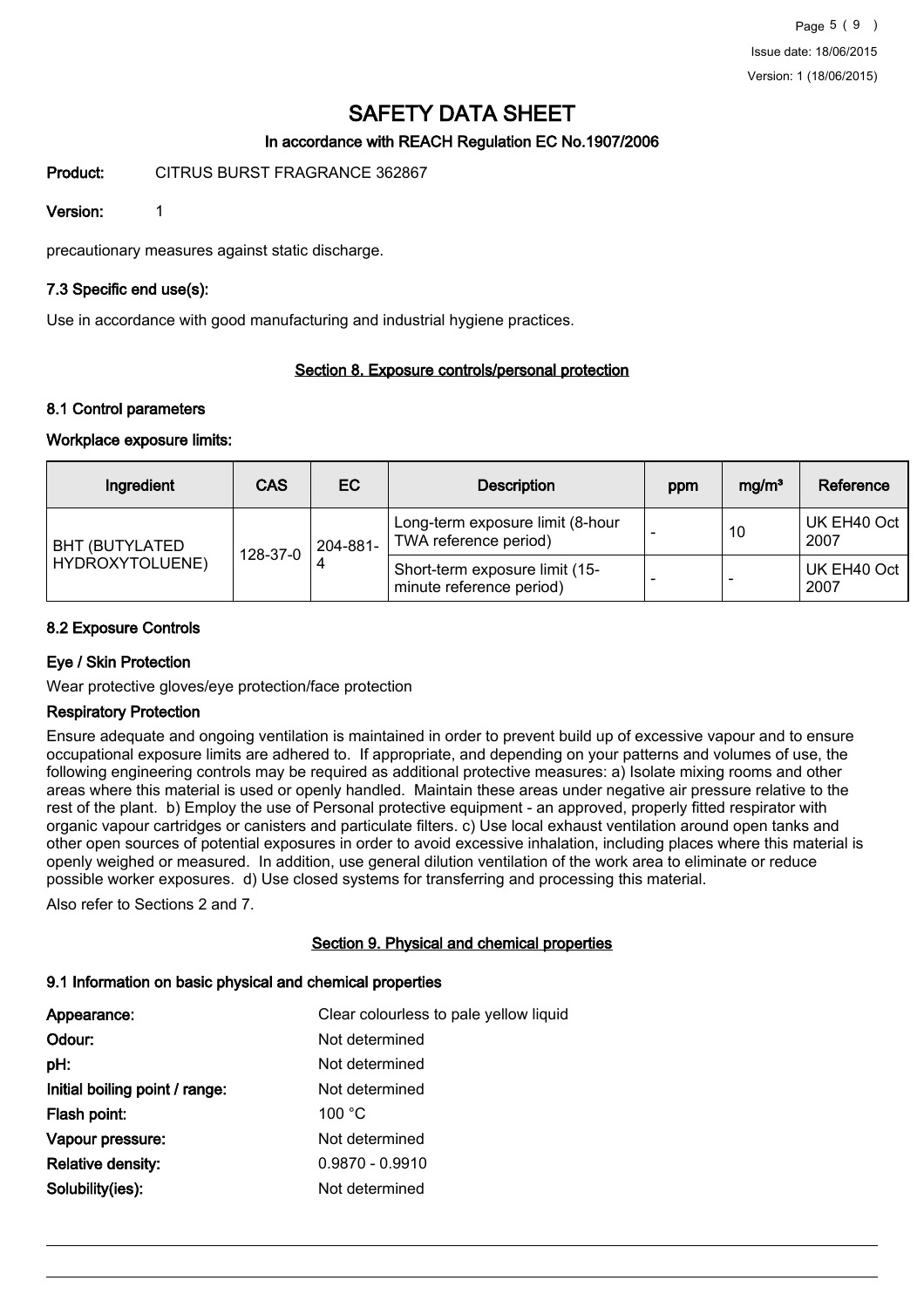# In accordance with REACH Regulation EC No.1907/2006

Product: CITRUS BURST FRAGRANCE 362867

Version: 1

9.2 Other information: None available

# Section 10. Stability and reactivity

# 10.1 Reactivity:

Presents no significant reactivity hazard, by itself or in contact with water.

# 10.2 Chemical stability:

Good stability under normal storage conditions.

# 10.3 Possibility of hazardous reactions:

Not expected under normal conditions of use.

# 10.4 Conditions to avoid:

Avoid extreme heat.

# 10.5 Incompatible materials:

Avoid contact with strong acids, alkalis or oxidising agents.

# 10.6 Hazardous decomposition products:

Not expected.

# Section 11. Toxicological information

# 11.1 Information on toxicological effects

This mixture has not been tested as a whole for health effects. The health effects have been calculated using the methods outlined in Regulation (EC) No 1272/2008 (CLP).

May cause an allergic skin reaction.

Assumed Toxicity Value (LD50 or ATE) for Acute Oral Toxicity:  $>$ 5000 mg/kg Assumed Toxicity Value (LD50 or ATE) for Acute Dermal Toxicity: > 5000 Assumed Toxicity Value (LC50 or ATE) for Acute Inhalation Toxicity: Not Available **Inhalation Route:** Not Available in the United States of Available in the United States of Available in the United States of Available in the United States of Available in the United States of Available in the United Stat

# Information about hazardous ingredients in the mixture

| Ingredient                                                          | <b>CAS</b> | <b>EC</b> | LD50/ATE Oral | LD50/ATE<br>Dermal | LC50/ATE<br>Inhalation | LC50 Route    |
|---------------------------------------------------------------------|------------|-----------|---------------|--------------------|------------------------|---------------|
| 2,4,6-TRIMETHYL-4-<br>PHENYL-1,3-<br><b>DIOXANE</b>                 | 5182-36-5  | 225-963-6 | 1200          | Not available      | Not available          | Not available |
| $2 -$<br>CYCLOHEXYLIDENE-<br>$2 -$<br><b>PHENYLACETONITRI</b><br>LE | 10461-98-0 | 423-740-1 | 619           | Not available      | Not available          | Not available |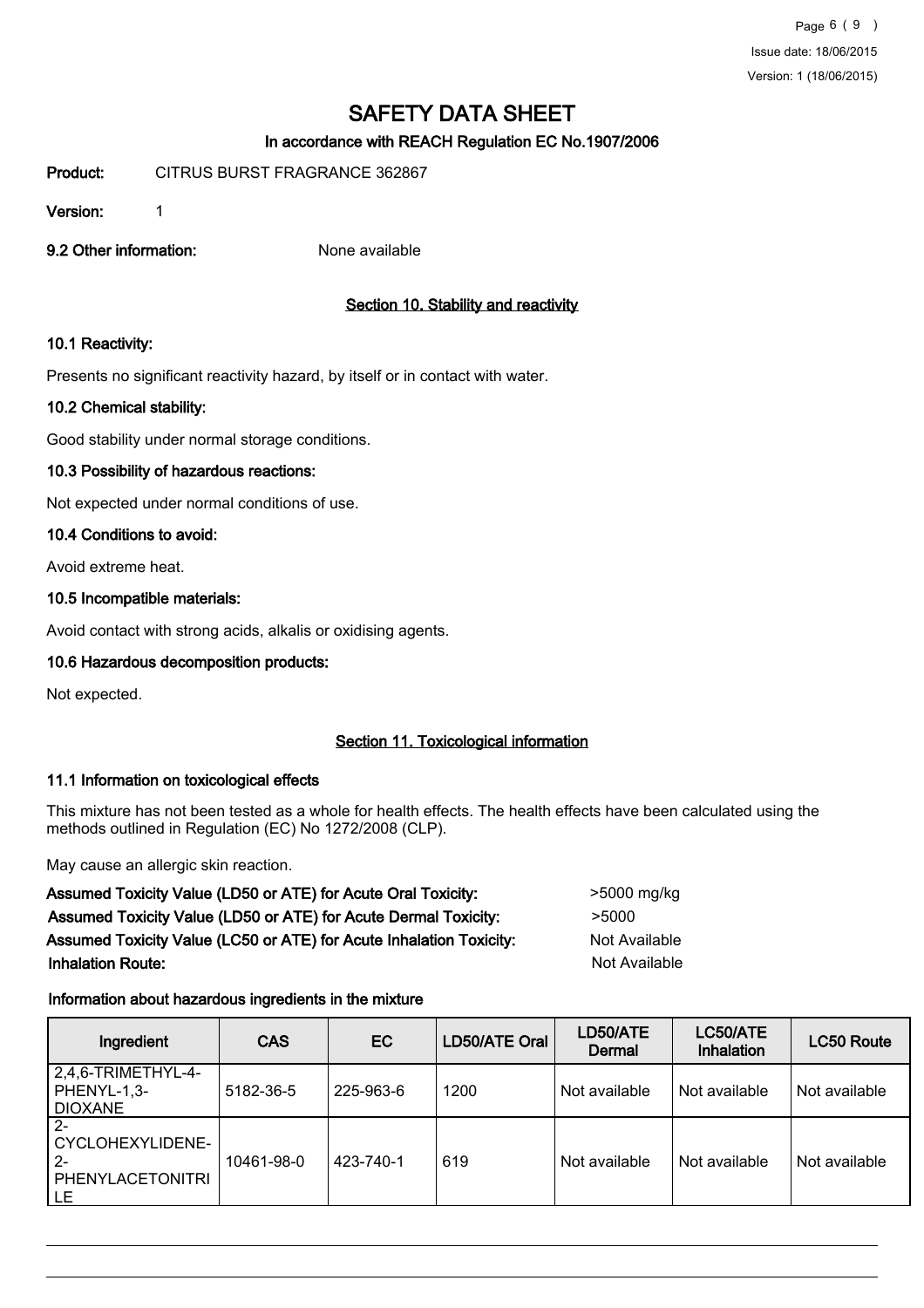Page 7 ( 9 ) Issue date: 18/06/2015 Version: 1 (18/06/2015)

# SAFETY DATA SHEET

# In accordance with REACH Regulation EC No.1907/2006

Product: CITRUS BURST FRAGRANCE 362867

# Version: 1

| <b>ALLYL CAPROATE</b> | 123-68-2   | 204-642-4 | 300  | 300  |               | Not available |
|-----------------------|------------|-----------|------|------|---------------|---------------|
| PHENYLISOHEXANO<br>_  | 55066-48-3 | 259-461-3 | 1830 | 3100 | Not available | Not available |

Refer to Sections 2 and 3 for additional information.

# Section 12. Ecological information

# 12.1 Toxicity:

Harmful to aquatic life with long lasting effects.

- 12.2 Persistence and degradability: Not available
- 12.3 Bioaccumulative potential: Not available
- 12.4 Mobility in soil: Not available

# 12.5 Results of PBT and vPvB assessment:

This substance does not meet the PBT/vPvB criteria of REACH, annex XIII.

12.6 Other adverse effects: Not available

#### Section 13. Disposal considerations

#### 13.1 Waste treatment methods:

Dispose of in accordance with local regulations. Avoid disposing into drainage systems and into the environment. Empty containers should be taken to an approved waste handling site for recycling or disposal.

# Section 14. Transport information

| 14.1 UN number:                    | Not classified                              |
|------------------------------------|---------------------------------------------|
| 14.2 UN Proper Shipping Name:      | Not classified                              |
| 14.3 Transport hazard class(es):   | Not classified                              |
| Sub Risk:                          | Not classified                              |
| 14.4. Packing Group:               | Not classified                              |
| 14.5 Environmental hazards:        | Not environmentally hazardous for transport |
| 14.6 Special precautions for user: | None additional                             |
|                                    |                                             |

# 14.7 Transport in bulk according to Annex II of MARPOL73/78 and the IBC Code:

Not classified

# Section 15. Regulatory information

# 15.1 Safety, health and environmental regulations/legislation specific for the substance or mixture

None additional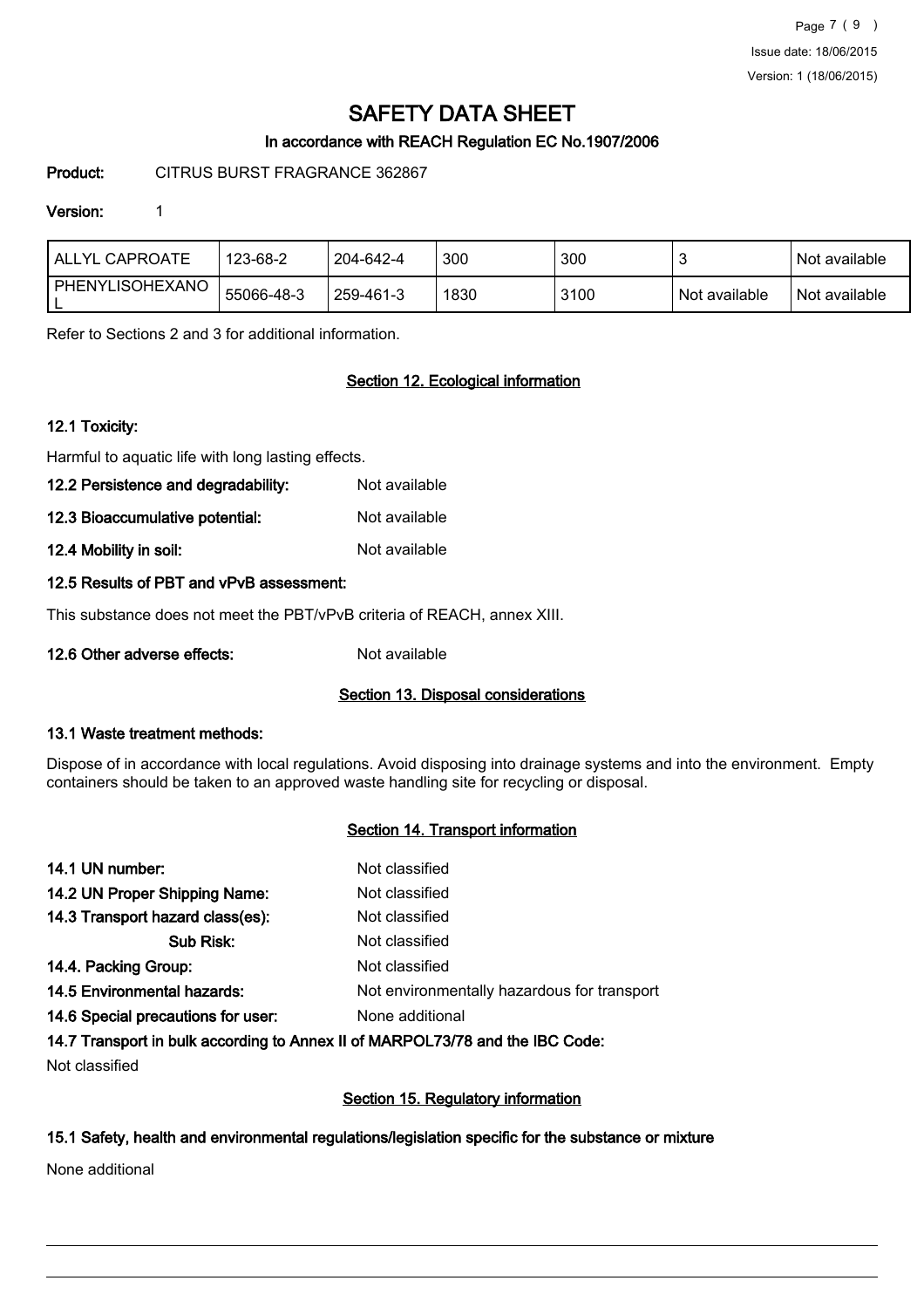# In accordance with REACH Regulation EC No.1907/2006

Product: CITRUS BURST FRAGRANCE 362867

Version: 1

# 15.2 Chemical Safety Assessment

A Chemical Safety Assessment has not been carried out for this product.

| Section 16. Other information |
|-------------------------------|
| EH C3=30.64% SS 1=20.00%      |
| EH C3=3.26 SS 1=5.00          |
|                               |

Key to revisions:

Not applicable

# Key to abbreviations:

| Abbreviation     | Meaning                                                                                      |
|------------------|----------------------------------------------------------------------------------------------|
| ATD <sub>3</sub> | Acute Toxicity - Dermal Category 3                                                           |
| ATI <sub>3</sub> | Acute Toxicity - Inhalation Category 3                                                       |
| ATO <sub>3</sub> | Acute Toxicity - Oral Category 3                                                             |
| ATO 4            | Acute Toxicity - Oral Category 4                                                             |
| EDI <sub>2</sub> | Eye Damage / Irritation Category 2                                                           |
| EH A1            | Hazardous to the Aquatic Environment - Acute Hazard Category 1                               |
| EH <sub>C1</sub> | Hazardous to the Aquatic Environment - Long-term Hazard Category 1                           |
| EH <sub>C2</sub> | Hazardous to the Aquatic Environment - Long-term Hazard Category 2                           |
| EH <sub>C3</sub> | Hazardous to the Aquatic Environment - Long-term Hazard Category 3                           |
| FL <sub>3</sub>  | Flammable Liquid, Hazard Category 3                                                          |
| H226             | Flammable liquid and vapour.                                                                 |
| H301             | Toxic if swallowed.                                                                          |
| H302             | Harmful if swallowed.                                                                        |
| H311             | Toxic in contact with skin.                                                                  |
| H315             | Causes skin irritation.                                                                      |
| H317             | May cause an allergic skin reaction.                                                         |
| H319             | Causes serious eye irritation.                                                               |
| H331             | Toxic if inhaled.                                                                            |
| H373             | May cause damage to organs (organs) through prolonged or repeated exposure (exposure route). |
| H400             | Very toxic to aquatic life.                                                                  |
| H410             | Very toxic to aquatic life with long lasting effects.                                        |
| H411             | Toxic to aquatic life with long lasting effects.                                             |
| H412             | Harmful to aquatic life with long lasting effects.                                           |
| P210             | Keep away from heat, sparks, open flames and hot surfaces. - No smoking.                     |
| P233             | Keep container tightly closed.                                                               |
| P240             | Ground/bond container and receiving equipment.                                               |
| P241             | Use explosion-proof electrical, ventilating and lighting equipment.                          |
| P242             | Use only non-sparking tools.                                                                 |
| P243             | Take precautionary measures against static discharge.                                        |